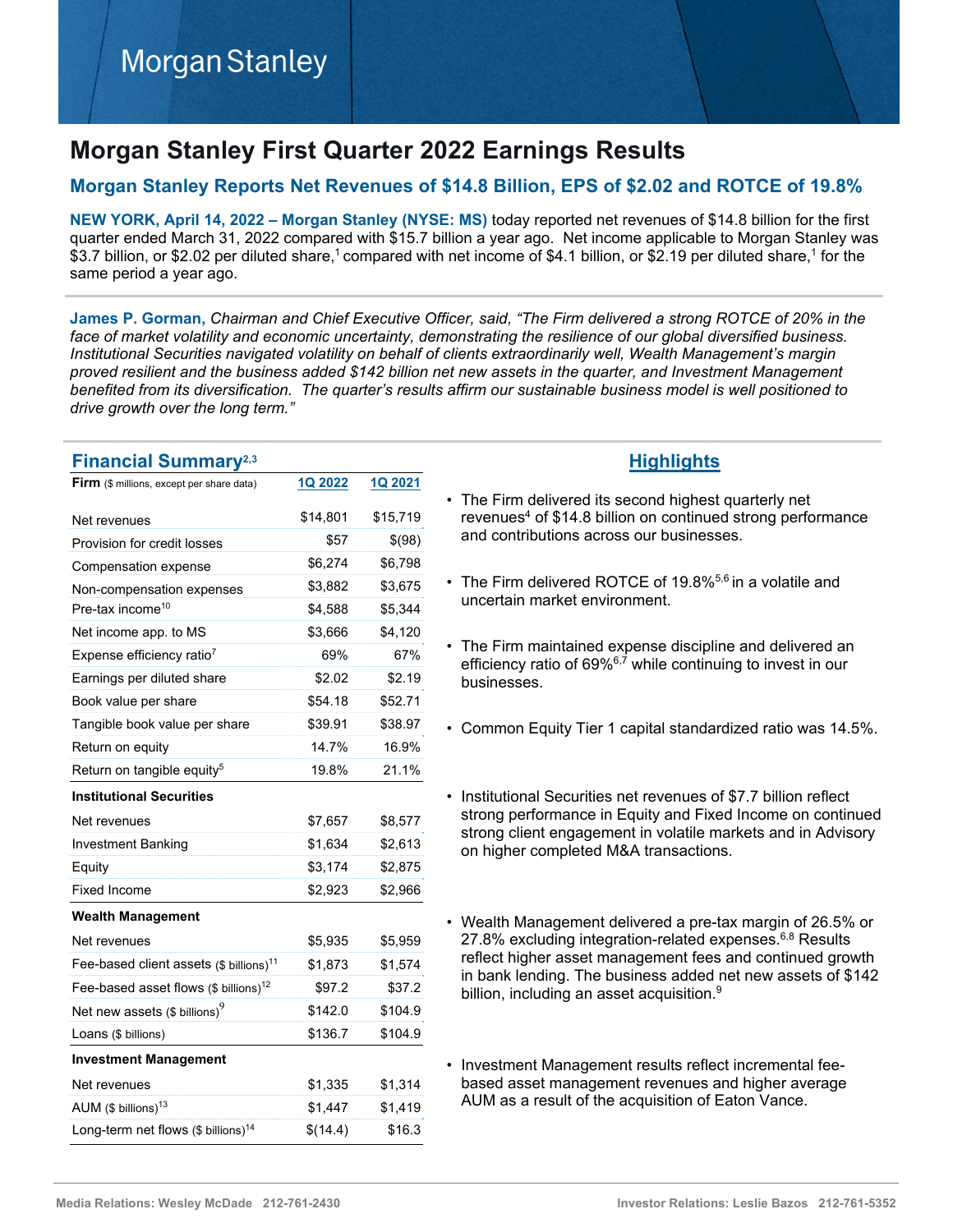## **Institutional Securities**

Institutional Securities reported net revenues for the current quarter of \$7.7 billion compared with \$8.6 billion a year ago. Pre-tax income was \$2.8 billion compared with \$3.4 billion a year ago.<sup>10</sup>

#### **Investment Banking revenues down 37% from a year ago:**

- Advisory revenues nearly doubled from a year ago driven by higher levels of completed M&A transactions.
- Equity underwriting revenues significantly decreased from a year ago on lower issuances in line with market volumes in an uncertain market environment.
- Fixed income underwriting revenues decreased from a year ago as macroeconomic conditions contributed to lower bond issuances.

#### **Equity net revenues up 10% from a year ago:**

• Equity net revenues increased from a year ago reflecting strong performance across businesses and geographies, particularly in EMEA, as a result of continued client engagement and the absence of a single client credit event a year ago.

#### **Fixed Income net revenues essentially unchanged from a year ago:**

• Fixed Income net revenues were in line with a strong quarter a year ago reflecting higher revenues in commodities and foreign exchange which benefitted from elevated levels of client activity and market volatility in the current quarter, offset by lower revenues in credit products.

#### **Other:**

• Other revenues decreased from a year ago driven by markto-market losses on investments associated with certain employee deferred compensation plans and corporate loans held for sale, net of related hedges.

#### **Provision for credit losses:**

• Provision for credit losses increased from a year ago due to portfolio growth and the prior year quarter reflecting a release in the allowance for credit losses.

#### **Total Expenses:**

• Compensation expense decreased from a year ago primarily driven by reduced discretionary compensation on lower revenues and a decline related to certain deferred compensation plans linked to investment performance.

| (\$ millions)                      | 1Q 2022 | 1Q 2021 |
|------------------------------------|---------|---------|
| <b>Net Revenues</b>                | \$7,657 | \$8,577 |
| <b>Investment Banking</b>          | \$1,634 | \$2,613 |
| Advisory                           | \$944   | \$480   |
| Equity underwriting                | \$258   | \$1,502 |
| Fixed income underwriting          | \$432   | \$631   |
|                                    |         |         |
| <b>Equity</b>                      | \$3,174 | \$2,875 |
| <b>Fixed Income</b>                | \$2,923 | \$2,966 |
| <b>Other</b>                       | \$(74)  | \$123   |
| <b>Provision for credit losses</b> | \$44    | \$(93)  |
| <b>Total Expenses</b>              | \$4,826 | \$5,299 |
| Compensation                       | \$2,604 | \$3,114 |
| Non-compensation                   | \$2,222 | \$2,185 |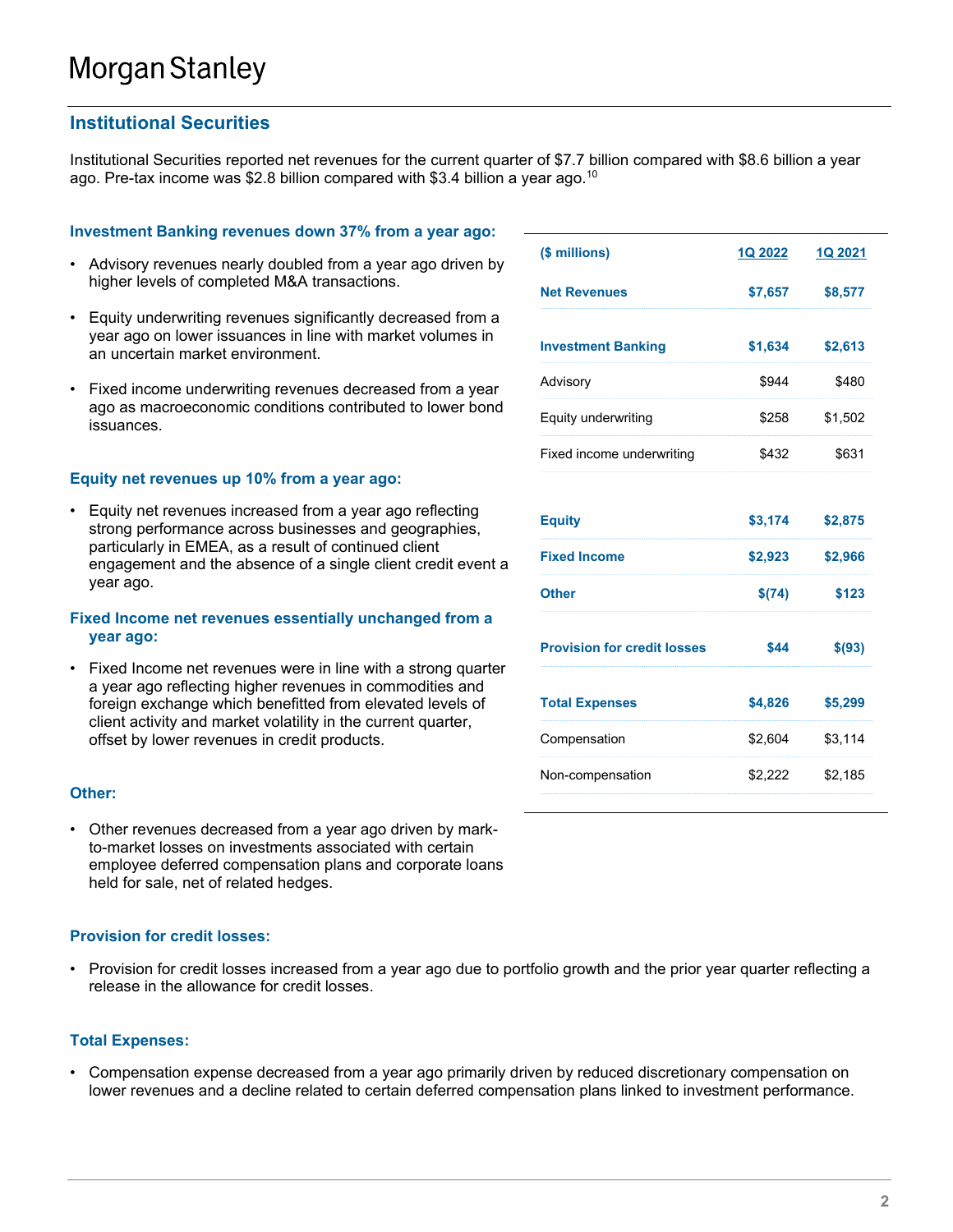## **Wealth Management**

Wealth Management reported net revenues of \$5.9 billion and pre-tax income of \$1.6 billion<sup>10</sup> in the current quarter, in line with a year ago, resulting in a reported pre-tax margin of 26.5% or 27.8% excluding the impact of integrationrelated expenses.<sup>6,8</sup>

#### **Net revenues essentially unchanged from a year ago:**

- Asset management revenues increased 14% reflecting higher asset levels driven by positive fee-based flows and market appreciation from a year ago.
- Transactional revenues<sup>15</sup> decreased 20% excluding the impact of mark-to-market losses on investments associated with certain employee deferred compensation plans. Results reflect a decrease in client activity from significantly elevated levels a year ago.
- Net interest income increased from a year ago on continued bank lending growth.

#### **Total Expenses:**

• Compensation expense decreased driven by a decline related to certain deferred compensation plans linked to investment performance, partially offset by higher compensable revenues.

| (\$ millions)                      | <b>1Q 2022</b> | <b>1Q 2021</b> |
|------------------------------------|----------------|----------------|
| <b>Net Revenues</b>                | \$5,935        | \$5,959        |
| Asset management                   | \$3.626        | \$3,191        |
| Transactional <sup>15</sup>        | \$635          | \$1,228        |
| Net interest income                | \$1.540        | \$1.385        |
| Other                              | \$134          | \$155          |
| <b>Provision for credit losses</b> | \$13           | \$(5)          |
| <b>Total Expenses</b>              | \$4,349        | \$4,364        |
| Compensation                       | \$3.125        | \$3.170        |
| Non-compensation                   | \$1,224        | \$1.194        |
|                                    |                |                |

• Non-compensation expenses increased from a year ago primarily driven by higher professional services expenses and investments in technology, partially offset by lower brokerage and clearing costs.

### **Investment Management**

Investment Management reported net revenues of \$1.3 billion and pre-tax income was \$228 million compared with \$370 million a year ago.<sup>10</sup> The comparisons of current year results to prior periods were impacted by the acquisition of Eaton Vance completed on March 1, 2021.

#### **Net revenues essentially unchanged from a year ago:**

- Asset management and related fees increased from a year ago driven by incremental revenues as a result of the timing of the Eaton Vance acquisition. AUM were impacted by market volatility and outflows in the current period.
- Performance-based income and other revenues decreased from a year ago reflecting lower revenues from carried interest and mark downs on investments due to a decline in global asset prices and mark-tomarket losses on investments associated with certain employee deferred compensation plans.

| (\$ millions)                      | O 2022  |         |
|------------------------------------|---------|---------|
| <b>Net Revenues</b>                | \$1,335 | \$1,314 |
| Asset management and related fees  | \$1.388 | \$1.103 |
| Performance-based income and other | \$(53)  | 211     |
| <b>Total Expenses</b>              | \$1,107 |         |
| Compensation                       | \$545   | \$514   |
| Non-compensation                   | \$562   |         |
|                                    |         |         |

#### **Total Expenses:**

- Compensation expense increased from a year ago primarily driven by the Eaton Vance acquisition,<sup>6</sup> partially offset by a decline related to certain deferred compensation plans linked to investment performance and lower compensation associated with carried interest.
- Non-compensation expenses increased from a year ago primarily driven by incremental expenses as a result of the Eaton Vance acquisition.<sup>6</sup>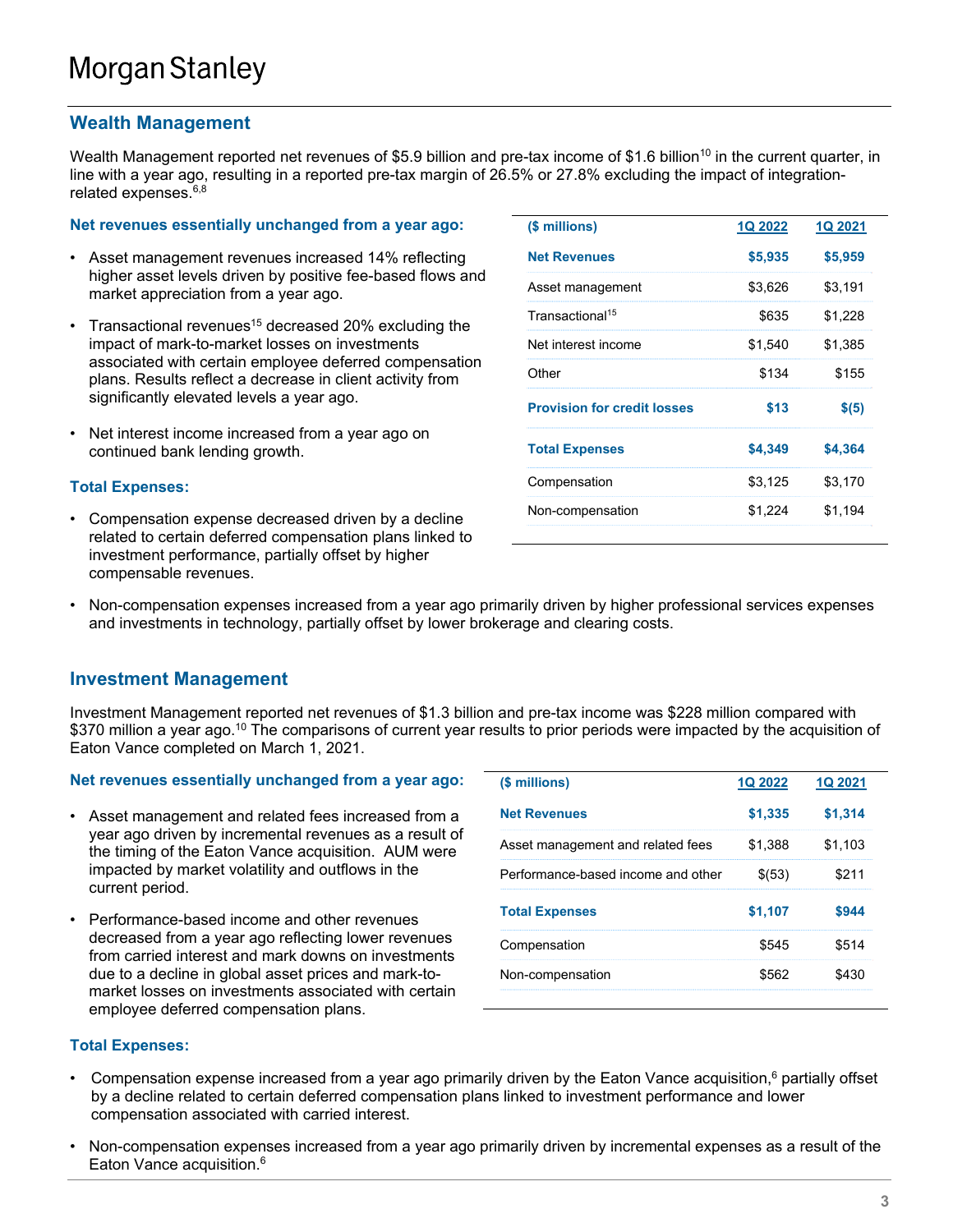# **Other Matters**

- The Firm repurchased \$2.9 billion of its outstanding common stock during the quarter as part of its Share Repurchase Program.
- The Board of Directors declared a \$0.70 quarterly dividend per share, payable on May 13, 2022 to common shareholders of record on April 29, 2022.
- Common Equity Tier 1 capital standardized ratio was 14.5%, down from a year ago, largely reflecting higher RWAs, the change in Other comprehensive income (loss) and the Firm's capital actions.
- The effective tax rate for the quarter was  $19.0\%,^{20}$  which reflected a higher benefit associated with employee sharebased payments from a year ago.

| Capital <sup>16</sup>           | <b>1Q 2022</b> | <b>1Q 2021</b> |
|---------------------------------|----------------|----------------|
| Standardized Approach           |                |                |
| CET1 capital <sup>17</sup>      | 14.5%          | 16.7%          |
| Tier 1 capital <sup>17</sup>    | 16.0%          | 18.5%          |
| <b>Advanced Approach</b>        |                |                |
| CET1 capital <sup>17</sup>      | 15.9%          | 17.4%          |
| Tier 1 capital <sup>17</sup>    | 17.6%          | 19.2%          |
| Leverage-based capital          |                |                |
| Tier 1 leverage <sup>18</sup>   | 6.8%           | 7.5%           |
| $SI$ R <sup>19</sup>            | 5.5%           | 6.7%           |
| <b>Common Stock Repurchases</b> |                |                |

| Repurchases (\$ millions)           | \$2.872 | \$2.135 |
|-------------------------------------|---------|---------|
| Number of Shares (millions)         |         |         |
| <b>Average Price</b>                | \$95.20 | 77.47   |
| <b>Period End Shares (millions)</b> | 1.756   | 1.86    |
| Tax Rate <sup>20</sup>              | 19.0%   | ኃኃ በ‰   |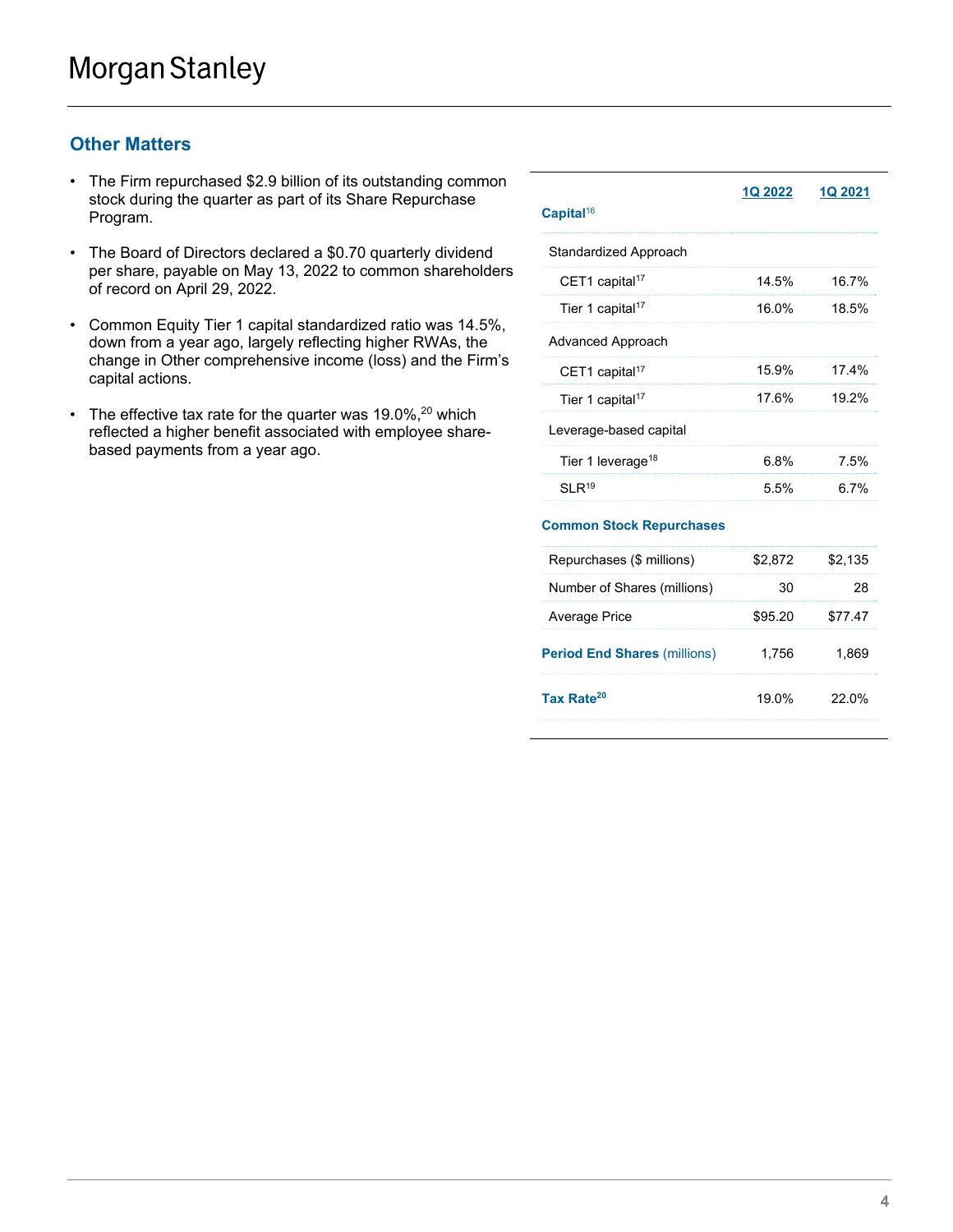Morgan Stanley is a leading global financial services firm providing a wide range of investment banking, securities, wealth management and investment management services. With offices in 41 countries, the Firm's employees serve clients worldwide including corporations, governments, institutions and individuals. For further information about Morgan Stanley, please visit www.morganstanley.com.

A financial summary follows. Financial, statistical and business-related information, as well as information regarding business and segment trends, is included in the financial supplement. Both the earnings release and the financial supplement are available online in the Investor Relations section at www.morganstanley.com.

#### NOTICE:

The information provided herein and in the financial supplement, including information provided on the Firm's earnings conference calls, may include certain non-GAAP financial measures. The definition of such measures or reconciliation of such measures to the comparable U.S. GAAP figures are included in this earnings release and the financial supplement, both of which are available on www.morganstanley.com.

This earnings release may contain forward-looking statements, including the attainment of certain financial and other targets, objectives and goals. Readers are cautioned not to place undue reliance on forward-looking statements, which speak only as of the date on which they are made, which reflect management's current estimates, projections, expectations, assumptions, interpretations or beliefs and which are subject to risks and uncertainties that may cause actual results to differ materially. For a discussion of risks and uncertainties that may affect the future results of the Firm, please see "Forward-Looking Statements" preceding Part I, Item 1, "Competition" and "Supervision and Regulation" in Part I, Item 1, "Risk Factors" in Part I, Item 1A, "Legal Proceedings" in Part I, Item 3, "Management's Discussion and Analysis of Financial Condition and Results of Operations" in Part II, Item 7 and "Quantitative and Qualitative Disclosures about Risk" in Part II, Item 7A in the Firm's Annual Report on Form 10-K for the year ended December 31, 2021 and other items throughout the Form 10-K, the Firm's Quarterly Reports on Form 10-Q and the Firm's Current Reports on Form 8-K, including any amendments thereto.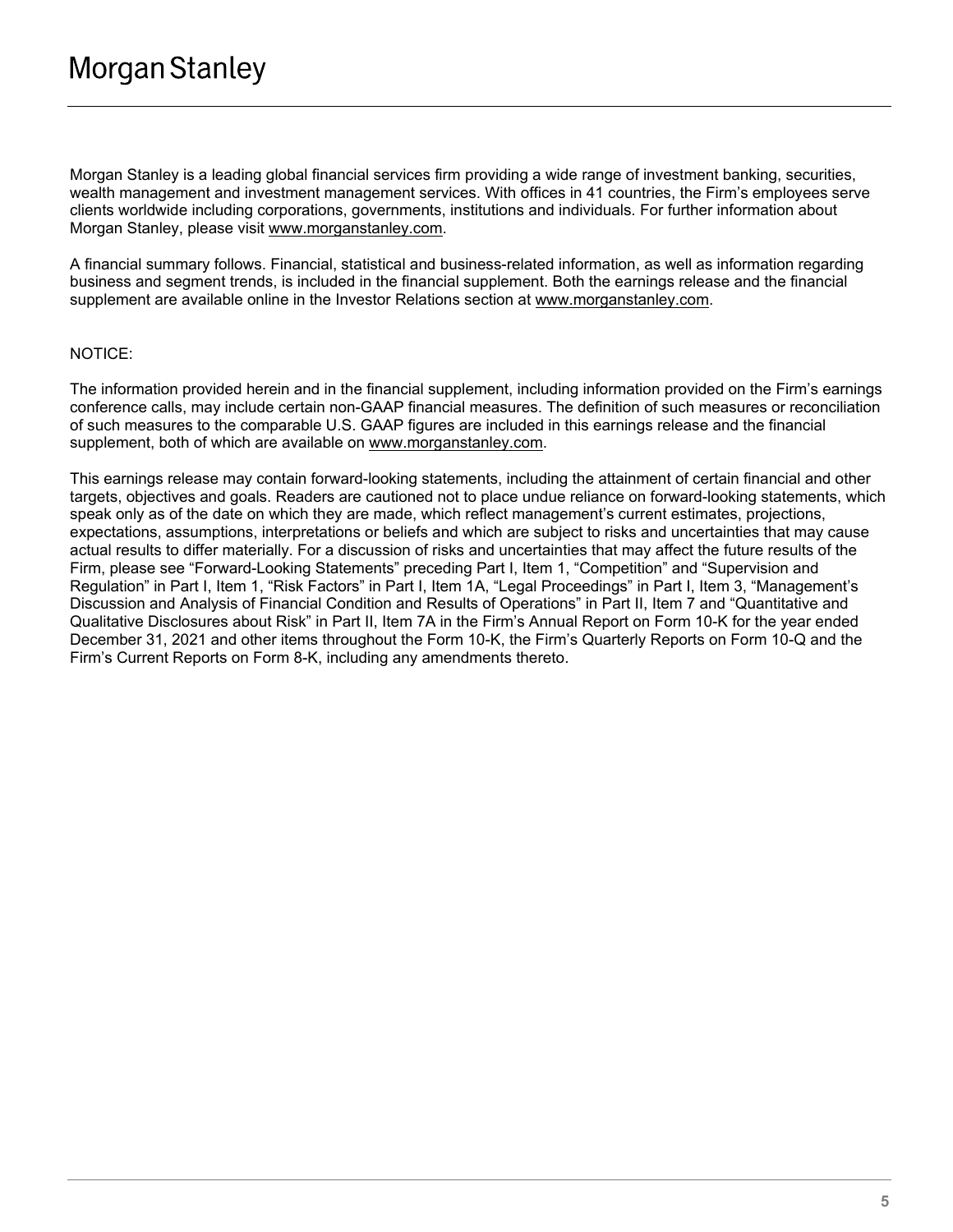1 Includes preferred dividends related to the calculation of earnings per share of \$124 million and \$138 million for the first quarter of 2022 and 2021, respectively.

 $2$  The Firm prepares its Consolidated Financial Statements using accounting principles generally accepted in the United States (U.S. GAAP). From time to time, Morgan Stanley may disclose certain "non-GAAP financial measures" in the course of its earnings releases, earnings conference calls, financial presentations and otherwise. The Securities and Exchange Commission defines a "non-GAAP financial measure" as a numerical measure of historical or future financial performance, financial position, or cash flows that is subject to adjustments that effectively exclude, or include amounts from the most directly comparable measure calculated and presented in accordance with U.S. GAAP. Non-GAAP financial measures disclosed by Morgan Stanley are provided as additional information to analysts, investors and other stakeholders in order to provide them with greater transparency about, or an alternative method for assessing our financial condition, operating results, or capital adequacy. These measures are not in accordance with, or a substitute for U.S. GAAP, and may be different from or inconsistent with non-GAAP financial measures used by other companies. Whenever we refer to a non-GAAP financial measure, we will also generally define it or present the most directly comparable financial measure calculated and presented in accordance with U.S. GAAP, along with a reconciliation of the differences between the non-GAAP financial measure we reference and such comparable U.S. GAAP financial measure.

 $3$  Our earnings releases, earnings conference calls, financial presentations and other communications may also include certain metrics which we believe to be useful to us, analysts, investors, and other stakeholders by providing further transparency about, or an additional means of assessing, our financial condition and operating results.

<sup>4</sup> Firm net revenues represent the second highest record for a reported quarterly period after excluding the impact of debt valuation adjustments (DVA), which was previously reflected in net revenues in prior periods, and reflecting the current reporting structure of the Firm. Net revenues, excluding the impact of DVA, was a non-GAAP financial measure in those prior periods that was reconciled to the comparable GAAP financial measure in the respective quarterly reports filed on Form 10-Q.

<sup>5</sup> Return on average tangible common equity is a non-GAAP financial measures that the Firm considers useful for analysts, investors and other stakeholders to allow comparability of period-to-period operating performance and capital adequacy. The calculation of return on average tangible common equity represents full year or annualized net income applicable to Morgan Stanley less preferred dividends as a percentage of average tangible common equity. Tangible common equity, also a non-GAAP financial measure, represents common equity less goodwill and intangible assets net of allowable mortgage servicing rights deduction.

 $6$  The Firm's and business segment's first quarter results for 2022 and 2021 include integration-related expenses as a result of the E\*TRADE and Eaton Vance acquisitions reported in the Wealth Management segment and Investment Management segment, respectively. The amounts are presented as follows (in millions):

|                                         | 1Q 2022 | 1Q 2021 |
|-----------------------------------------|---------|---------|
| Firm                                    |         |         |
| Compensation                            | \$10    | \$33    |
| Non-compensation                        | 97      | 42      |
| Total non-interest expenses             | \$107   | \$75    |
| Total non-interest expenses (after-tax) | \$82    | \$58    |
| Wealth Management                       |         |         |
| Compensation                            | \$1     | \$30    |
| Non-compensation                        | 74      | 34      |
| Total non-interest expenses             | \$75    | \$64    |
| Total non-interest expenses (after-tax) | \$57    | \$49    |
| <b>Investment Management</b>            |         |         |
| Compensation                            | \$9     | \$3     |
| Non-compensation                        | 23      | 8       |
| Total non-interest expenses             | \$32    | \$11    |
| Total non-interest expenses (after-tax) | \$25    | \$<br>9 |

 $7$  The Firm expense efficiency ratio represents total non-interest expenses as a percentage of net revenues.

<sup>8</sup> Pre-tax margin represents income before taxes divided by net revenues. Wealth Management pre-tax margin excluding the integrationrelated expenses represents income before taxes less those expenses divided by net revenues. Wealth Management pre-tax margin excluding integration-related expenses is a non-GAAP financial measure that the Firm considers useful for analysts, investors and other stakeholders to allow comparability of period-to-period operating performance.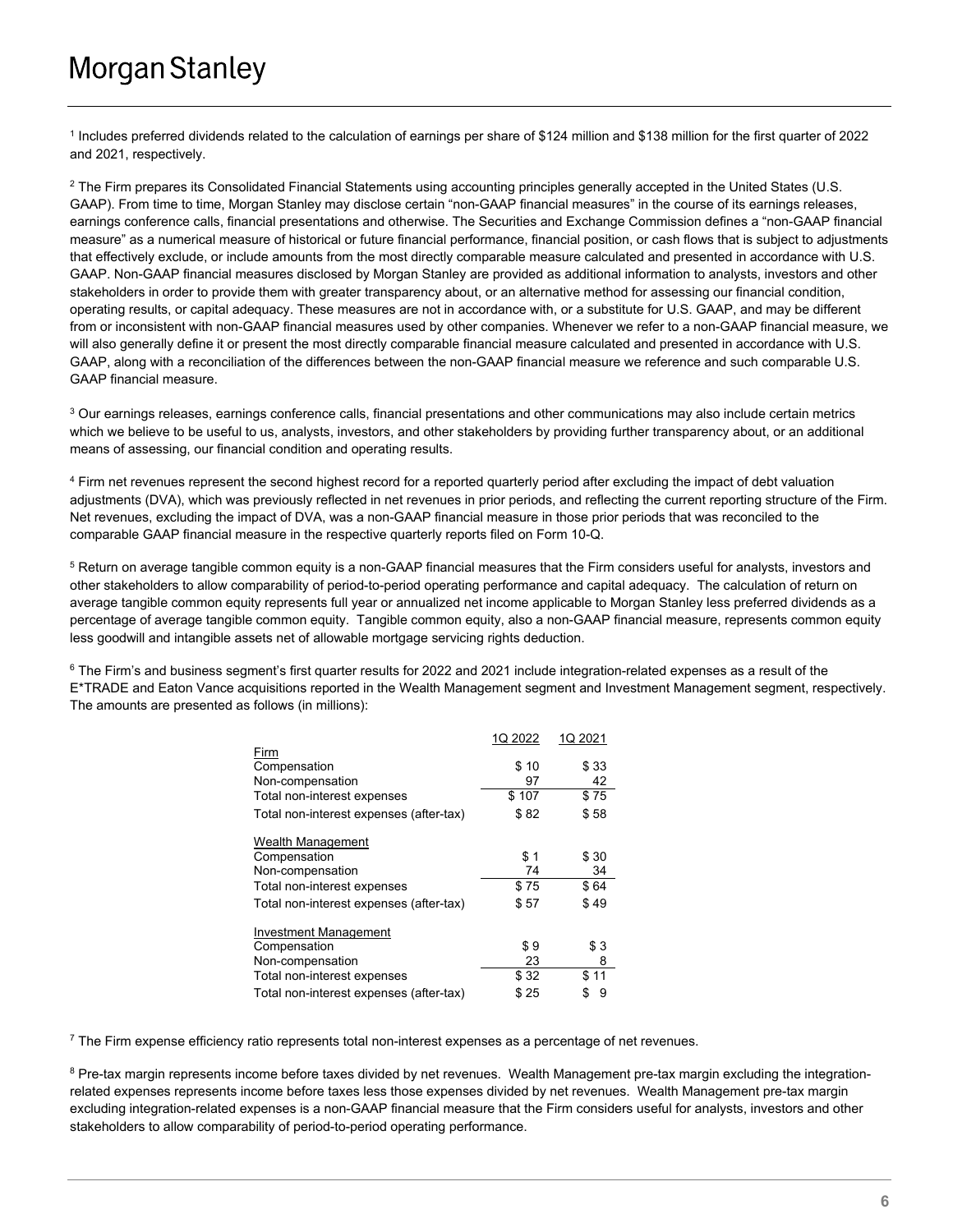# **Morgan Stanley**

9 Wealth Management net new assets represent client inflows, including dividends and interest, and asset acquisitions, less client outflows, and exclude activity from business combinations/divestitures and the impact of fees and commissions. The current quarter ended March 31, 2022 includes \$75 billion of fee-based assets acquired in an asset acquisition.

<sup>10</sup> Pre-tax income represents income before taxes.

<sup>11</sup> Wealth Management fee-based client assets represent the amount of assets in client accounts where the basis of payment for services is a fee calculated on those assets.

 $12$  Wealth Management fee-based asset flows include net new fee-based assets (including asset acquisitions), net account transfers, dividends, interest, and client fees, and exclude institutional cash management related activity.

<sup>13</sup> AUM is defined as assets under management.

<sup>14</sup> Long-term net flows include the Equity, Fixed Income and Alternative and Solutions asset classes and excludes the Liquidity and Overlay Services asset class.

<sup>15</sup> Transactional revenues include investment banking, trading, and commissions and fee revenues. Transactional revenues excluding the impact of mark-to-market gains/losses on investments associated with certain employee deferred compensation plans is a non-GAAP financial measure that the Firm considers useful for analysts, investors and other stakeholders to allow better comparability of period-toperiod operating performance and capital adequacy.

<sup>16</sup> Capital ratios are estimates as of the press release date, April 14, 2022.

<sup>17</sup> CET1 capital is defined as Common Equity Tier 1 capital. The Firm's risk-based capital ratios are computed under each of the (i) standardized approaches for calculating credit risk and market risk risk-weighted assets (RWAs) (the "Standardized Approach") and (ii) applicable advanced approaches for calculating credit risk, market risk and operational risk RWAs (the "Advanced Approach"). For information on the calculation of regulatory capital and ratios, and associated regulatory requirements, please refer to "Management's Discussion and Analysis of Financial Condition and Results of Operations – Liquidity and Capital Resources – Regulatory Requirements" in the Firm's Annual Report on Form 10-K for the year ended December 31, 2021 (2021 Form 10-K).

 $18$  The Tier 1 leverage ratio is a leverage-based capital requirement that measures the Firm's leverage. Tier 1 leverage ratio utilizes Tier 1 capital as the numerator and average adjusted assets as the denominator.

<sup>19</sup> The Firm's supplementary leverage ratio (SLR) utilizes a Tier 1 capital numerator of approximately \$80.2 billion and \$84.1 billion, and supplementary leverage exposure denominator of approximately \$1.47 trillion and \$1.26 trillion, for the first quarter of 2022 and 2021, respectively. Based on a Federal Reserve interim final rule that was in effect until March 31, 2021, our SLR and supplementary leverage exposure as of March 31, 2021 reflect the exclusion of U.S. Treasury securities and deposits at Federal Reserve Banks. The exclusion of these assets had the effect of increasing our SLR by 0.7% as of March 31, 2021.

 $20$  The income tax consequences related to employee share-based payments are recognized in Provision for income taxes in the consolidated income statement, and may be either a benefit or a provision. The impacts of recognizing excess tax benefits upon conversion of awards are \$205 million and \$82 million for the first quarter of 2022 and 2021, respectively.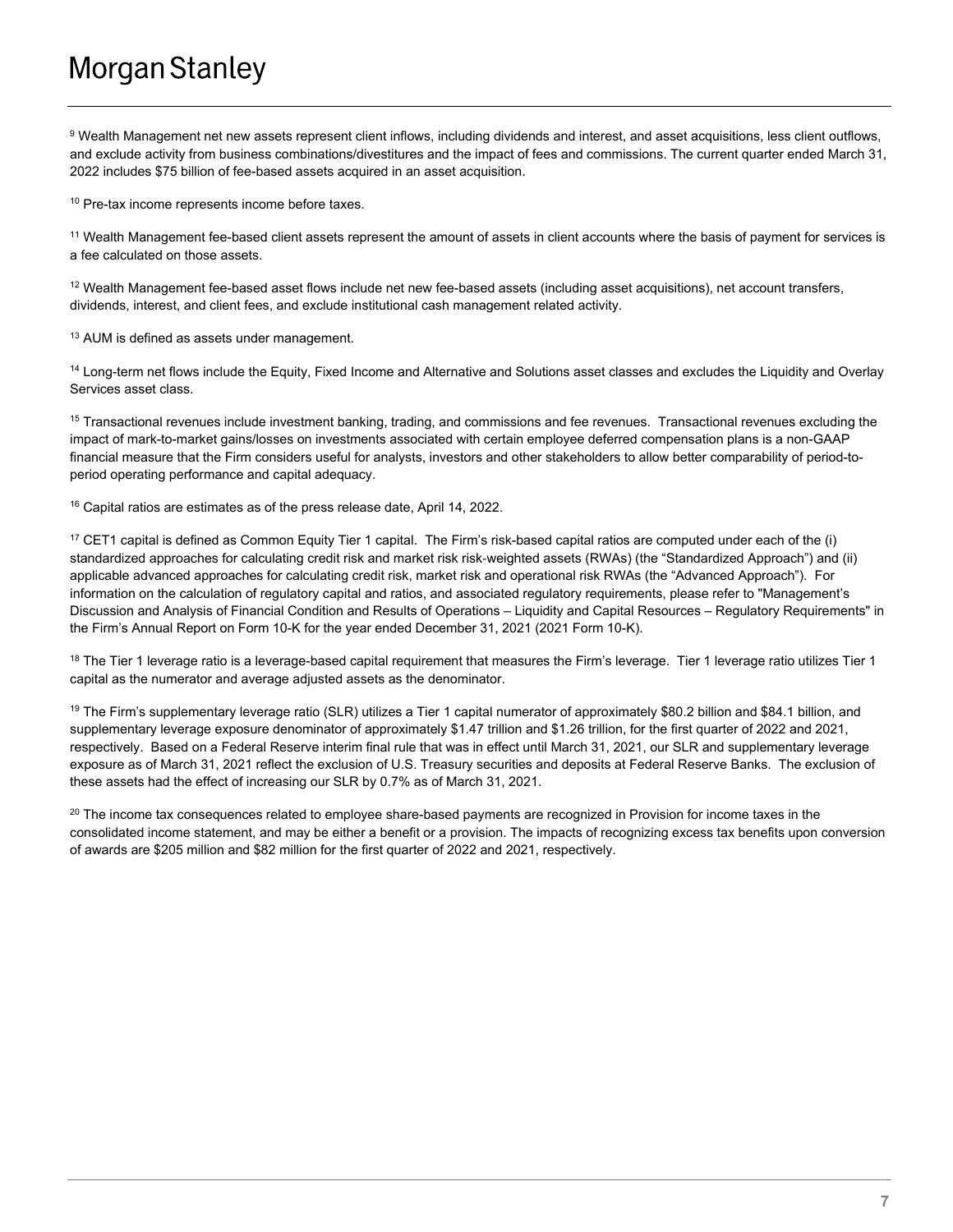# Morgan Stanley

## Consolidated Income Statement Information

(unaudited, dollars in millions)

|                                                                 |                  |              | <b>Quarter Ended</b> |              | <b>Percentage Change From:</b> |              |                          |              |
|-----------------------------------------------------------------|------------------|--------------|----------------------|--------------|--------------------------------|--------------|--------------------------|--------------|
|                                                                 |                  | Mar 31, 2022 |                      | Dec 31, 2021 |                                | Mar 31, 2021 | Dec 31, 2021             | Mar 31, 2021 |
| Revenues:                                                       |                  |              |                      |              |                                |              |                          |              |
| Investment banking                                              | \$               | 1,758        | \$                   | 2,581        | \$                             | 2,840        | (32%)                    | (38%)        |
| Trading                                                         |                  | 3,983        |                      | 2,394        |                                | 4,225        | 66%                      | (6%)         |
| Investments                                                     |                  | 75           |                      | 632          |                                | 318          | (88%)                    | (76%)        |
| Commissions and fees                                            |                  | 1,416        |                      | 1,307        |                                | 1,626        | 8%                       | (13%)        |
| Asset management                                                |                  | 5,119        |                      | 5,395        |                                | 4,398        | (5%)                     | 16%          |
| Other                                                           |                  | 234          |                      | 126          |                                | 284          | 86%                      | (18%)        |
| Total non-interest revenues                                     |                  | 12,585       |                      | 12,435       |                                | 13,691       | 1%                       | (8%)         |
| Interest income                                                 |                  | 2,650        |                      | 2,411        |                                | 2,437        | 10%                      | 9%           |
| Interest expense                                                |                  | 434          |                      | 322          |                                | 409          | 35%                      | 6%           |
| Net interest                                                    |                  | 2,216        |                      | 2,089        |                                | 2,028        | 6%                       | 9%           |
| Net revenues                                                    |                  | 14,801       |                      | 14,524       |                                | 15,719       | 2%                       | (6%)         |
| Provision for credit losses                                     |                  | 57           |                      | 5            |                                | (98)         | $\ast$                   | $\ast$       |
| Non-interest expenses:                                          |                  |              |                      |              |                                |              |                          |              |
| <b>Compensation and benefits</b>                                |                  | 6,274        |                      | 5,487        |                                | 6,798        | 14%                      | (8%)         |
| Non-compensation expenses:                                      |                  |              |                      |              |                                |              |                          |              |
| Brokerage, clearing and exchange fees                           |                  | 882          |                      | 811          |                                | 910          | 9%                       | (3%)         |
| Information processing and communications                       |                  | 829          |                      | 833          |                                | 733          | $\overline{\phantom{a}}$ | 13%          |
| Professional services                                           |                  | 705          |                      | 829          |                                | 624          | (15%)                    | 13%          |
| Occupancy and equipment                                         |                  | 427          |                      | 479          |                                | 405          | (11%)                    | 5%           |
| Marketing and business development                              |                  | 175          |                      | 205          |                                | 146          | (15%)                    | 20%          |
| Other                                                           |                  | 864          |                      | 991          |                                | 857          | (13%)                    | 1%           |
| Total non-compensation expenses                                 |                  | 3,882        |                      | 4,148        |                                | 3,675        | (6%)                     | 6%           |
|                                                                 |                  | 10,156       |                      | 9,635        |                                | 10,473       | 5%                       |              |
| Total non-interest expenses                                     |                  |              |                      |              |                                |              |                          | (3%)         |
| Income before provision for income taxes                        |                  | 4,588        |                      | 4,884        |                                | 5,344        | (6%)                     | (14%)        |
| Provision for income taxes                                      |                  | 873          |                      | 1,168        |                                | 1,176        | (25%)                    | (26%)        |
| Net income                                                      | $\zeta$          | 3,715        | \$                   | 3,716        | \$                             | 4,168        | --                       | (11%)        |
| Net income applicable to nonredeemable noncontrolling interests |                  | 49           |                      | 20           |                                | 48           | 145%                     | 2%           |
| Net income applicable to Morgan Stanley                         |                  | 3,666        |                      | 3,696        |                                | 4,120        | (1%)                     | (11%)        |
| Preferred stock dividend                                        |                  | 124          |                      | 104          |                                | 138          | 19%                      | (10%)        |
| Earnings applicable to Morgan Stanley common shareholders       | $\overline{\xi}$ | 3,542        | $\overline{\xi}$     | 3,592        | $\overline{\xi}$               | 3,982        | (1%)                     | (11%)        |

The End Notes are an integral part of this presentation. Refer to the Financial Supplement on pages 12 - 17 for Definition of U.S. GAAP to Non-GAAP Measures, Definitions of Performance Metrics and Terms, Supplemental Quantitative Details and Calculations, and Legal Notice for additional information.